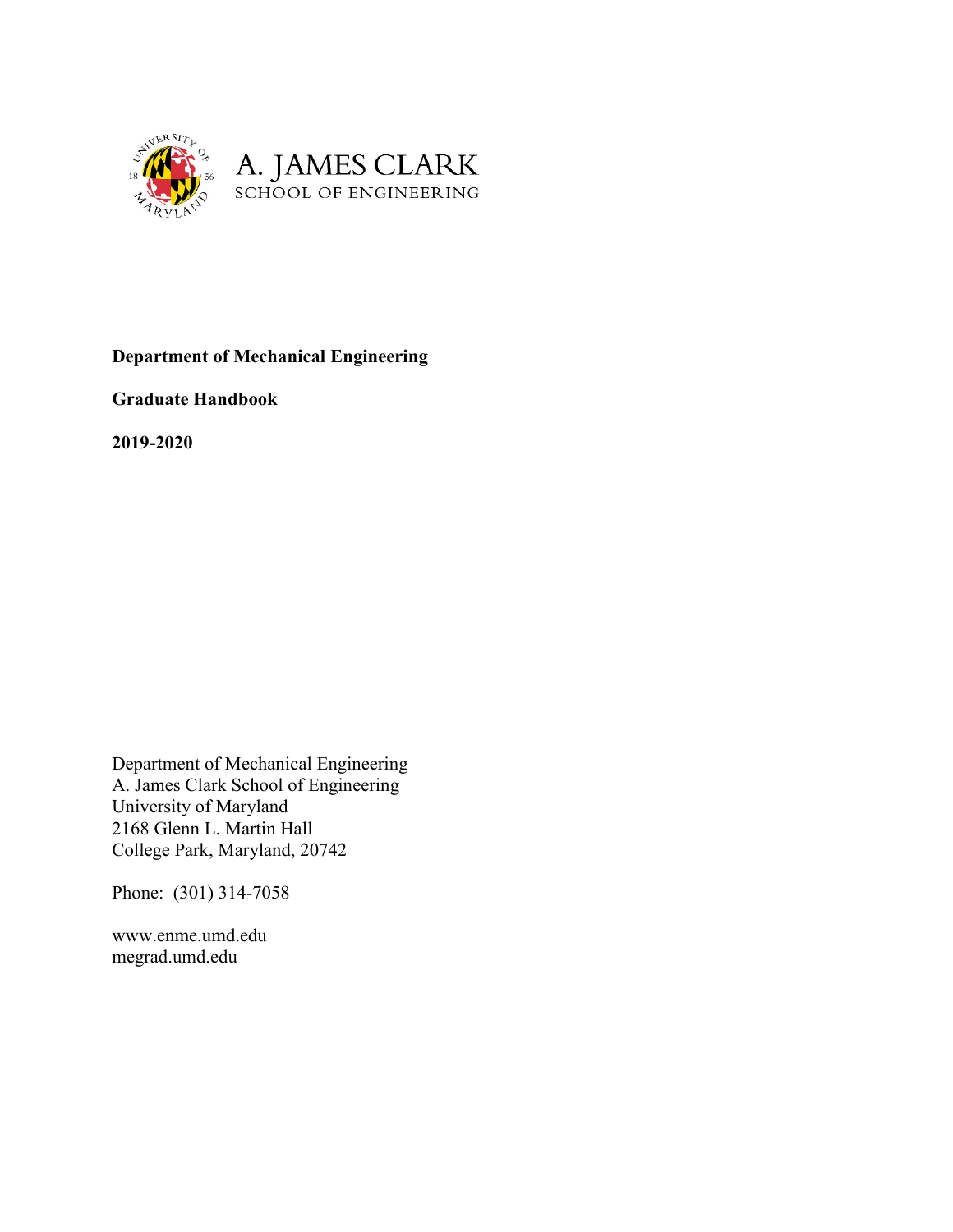## **PhD. RELIABILITY ENGINEERING DEGREE REQUIREMENTS**

#### **Coursework**

The Ph.D. Plan of Study sets forth the entire program of study that will be undertaken to satisfy the course requirements for the doctoral degree. The Plan of Study must be compiled in consultation with the student's advisor, who must approve the coursework plan. The plan should then be submitted to the Graduate Office of the Department of Mechanical Engineering for approval by the Director of Graduate Studies in the first semester of study. In exceptional circumstances plan of study may need to be approved by the Graduate Committee as well. Should this be the case, the Graduate Committee will receive the plan by email and will make a collective decision regarding the outcome.

Changes to the plan are permitted but must be approved by the student's advisor, the Director of Graduate Studies, and for any special exceptions, the Graduate Committee prior to their implementation. A new plan reflecting the changes must be filed with the Graduate Office of the Department of Mechanical Engineering every time a change is made.

The Ph.D. plan of study for Reliability Engineering must contain a minimum 36 semester credit hours of 600 level or above courses, which includes ENRE 600 and ENRE 602. At least 6 of the courses in a student's coursework plan must be in ENRE. These 36 semester hours of courses may not include any doctoral research credits (ENRE 899). Students entering into the program with a masters degree will be given credit for the courses taken in that program up to 24 credits with the approval of the student's advisor and the Co-Director of Graduate Studies for Reliability Engineering. Plans that include graduate work completed at other academic institutions must be accompanied by appropriate documentation (transcripts/course description) to verify the level of work and to confirm that the work will not be duplicated by the courses that will be taken at the University of Maryland. All credits must be derived from courses taken at the 600-level or above. The Plan of Study must contain the following Reliability Engineering core courses:

Reliability Engineering core courses:

- ENRE 600 Fundamentals of Failure Mechanisms
- ENRE 602 Reliability Analysis

Students may not register for more than a total of six credits of ENRE 648: Special Problems in Reliability Engineering and no more than three credits in a single semester. For each registration of ENRE648 an approved scholarly paper must be submitted to the Graduate Office. Research completed for ENRE648 may not overlap with a student's thesis or dissertation topic. Furthermore, under no circumstances will students be permitted after the completion of the semester in which the credits were taken to convert ENRE648 credit to thesis (ENRE799) or dissertation (ENRE899) credits.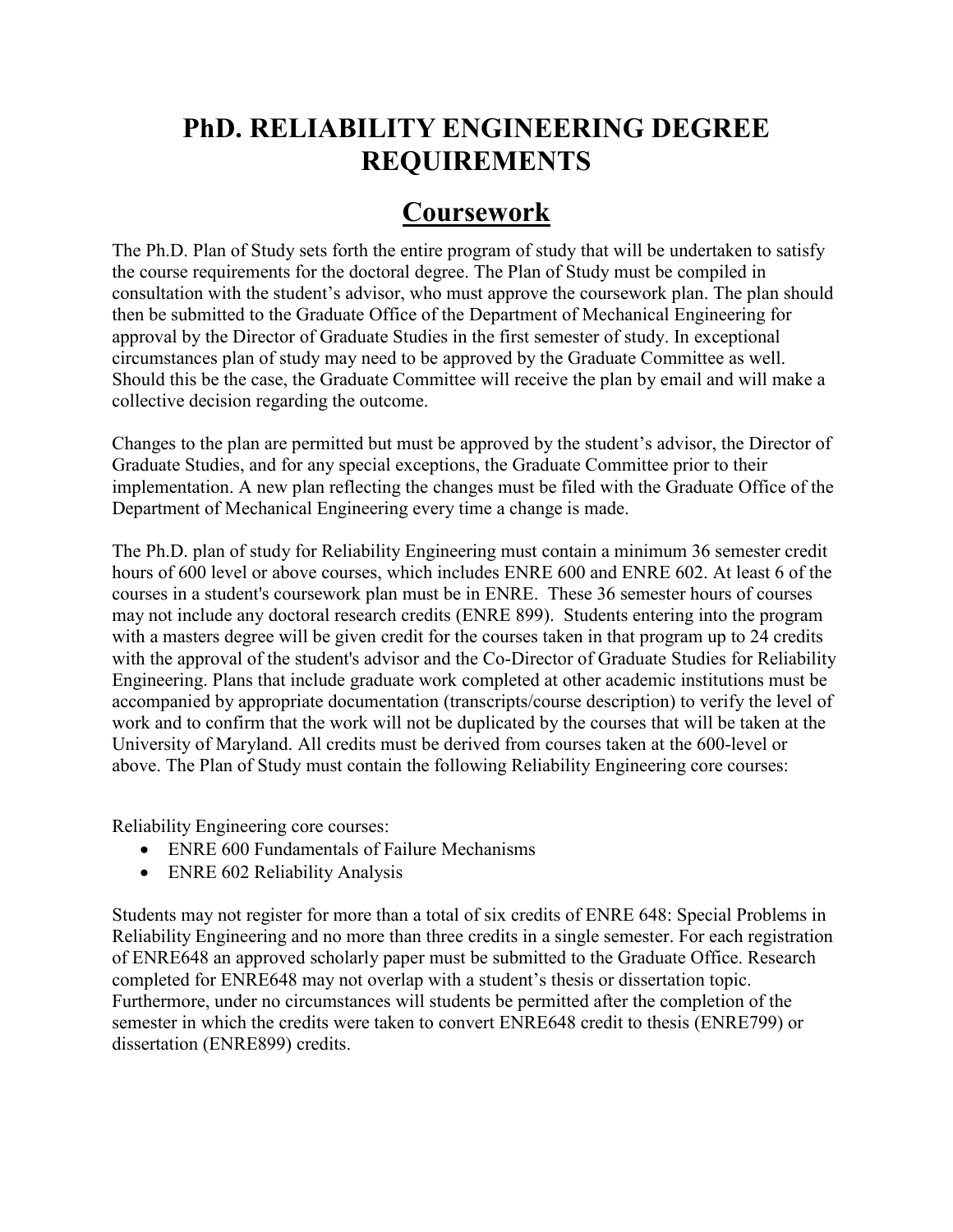Course descriptions and a class schedule for the current semester is online at *<https://enme.umd.edu/course-schedule>*.

#### **Seminar Requirement for Satisfactory Progress**

In addition to coursework, all on-campus full-time Ph.D. students are required to attend a minimum of eight seminars in each of the fall and spring semesters. The list of seminars attended by the student must be approved by the advisor at the end of the semester, and that approval will be necessary in addition to other metrics for satisfactory progress in the program. Off-campus and part-time doctoral students are encouraged to attend seminars, whenever possible, and share this information with their respective doctoral advisors.

#### **Dissertation Committee**

Functions of the Dissertation Committee include conducting the dissertation-proposal review, conducting the final review of the dissertation, advising and aiding students in completing the program of study, advising the student in the research activity as necessary, and evaluating the student's progress. The Dissertation Committee is formally nominated through the completion of the Nomination of Thesis or Dissertation Committee Form, available online at

*[https://gradschool.umd.edu/sites/gradschool.umd.edu/files/uploads/nomination\\_of\\_thesis\\_or\\_dis](https://gradschool.umd.edu/sites/gradschool.umd.edu/files/uploads/nomination_of_thesis_or_dissertation_committee_form.pdf) [sertation\\_committee\\_form.pdf](https://gradschool.umd.edu/sites/gradschool.umd.edu/files/uploads/nomination_of_thesis_or_dissertation_committee_form.pdf)*

#### **The Doctoral Defense Committee:**

The Committee must consist of a minimum of five members, at least three of whom must be Full Members of the University of Maryland College Park Graduate Faculty who are on tenured or tenure-track appointments. Each Dissertation Examining Committee will have a chair, who must be a Full Member of Graduate Faculty, or, by special permission, has been appointed by the Dean of the Graduate School. Each Dissertation Examining Committee must also have appointed to it a representative of the Dean of the Graduate School. The Dean's Representative should have some background or interest related to the student's research; be from a department other than the students'; must have a tenure home that is different than the Chair of the Committee; and must be a tenured Member of the Graduate Faculty. Each member of the Committee must be a member of the Graduate Faculty of UMCP. Upon nomination by the Director of Graduate Studies and approval by the Dean of the Graduate School, individuals serve in addition to the three required Regular Members. To nominate a Special or Associate Member to serve, submit the nominee's curriculum vitae to the Graduate Office. Graduate Faculty who terminate employment at UMCP (and who do not have emeritus status) retain their status as members of the Graduate Faculty for twelve months, and during that time may serve as members and chairs of Dissertation Examining Committees, but not as the Dean's Representative. If granted Special Member Status, however, they may serve as co-chairs. Professors Emeriti and Emeritae may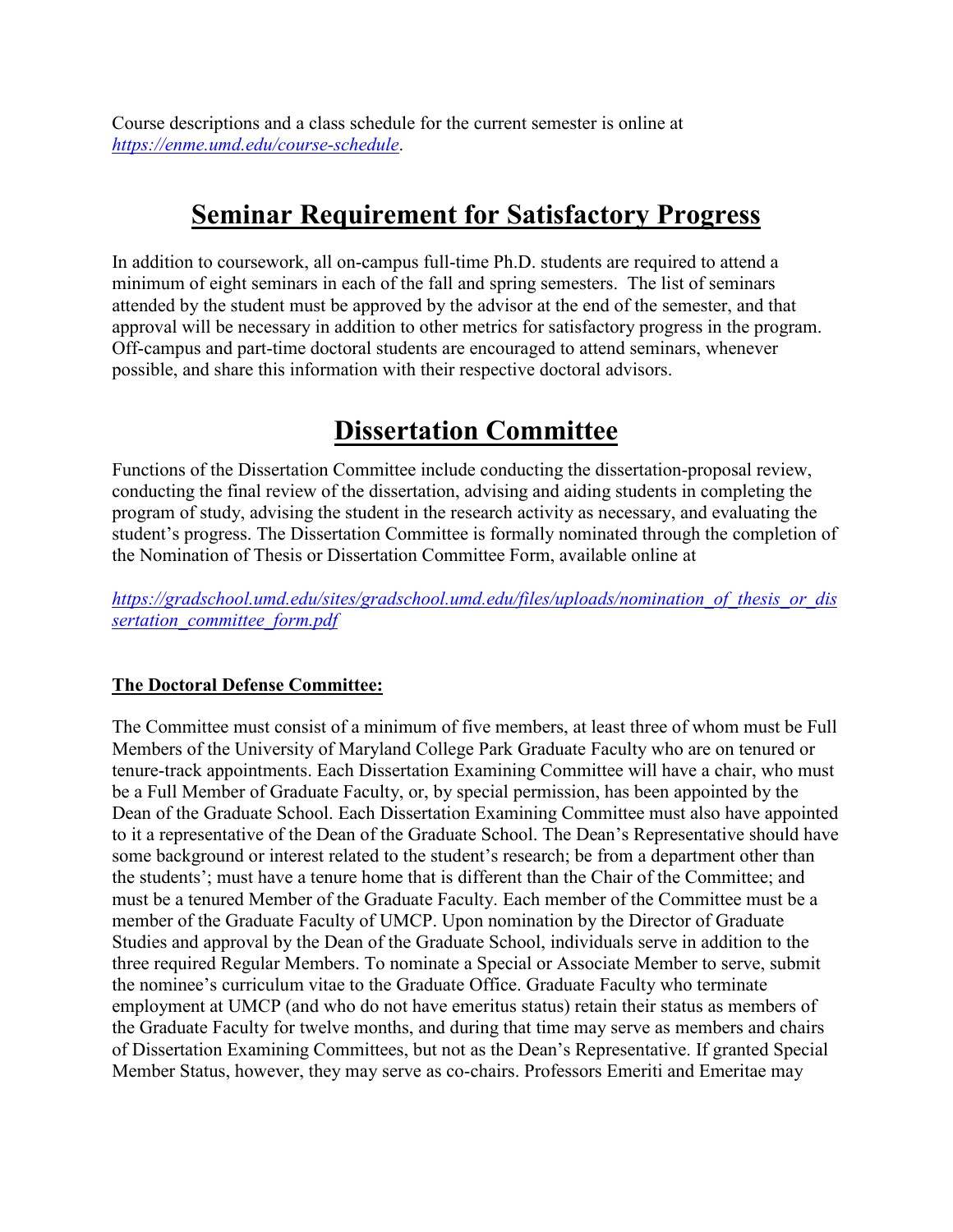serve on the Dissertation Examining Committees if they have retained their membership in the Graduate Faculty.

#### **Graduate Faculty Categories:**

In general, Full Members are faculty who are tenured or on tenure-track appointments. Associate Members include the many scholars on campus in research appointments; as visiting, adjunct or affiliated professors who may appropriately serve on thesis or dissertation committees. The Special membership category recognizes outstanding scholars, including many at government agencies in the area, who may not have any official affiliation with the campus but whom UMCP welcomes to participate on thesis and dissertation committees. Special members are given a renewable five-year appointment to serve on committees. To nominate an individual to serve as an Associate or Special Member, the student's advisor needs to submit to the Graduate Office the nominee's curriculum vitae prior to the proposal presentation.

Mechanical and Reliability Engineering students are expected to appoint their Dissertation Committee before their dissertation proposal is presented. To nominate the examining committee, the student must complete the Nomination of Thesis or Dissertation Committee Form and return it to the Graduate Office for approval and forwarding to the Office of the Registrar. Changes to a dissertation committee due to unavoidable circumstances can be made at any time, with the approval of the student's advisor, the Director of Graduate Studies, and the Office of the Registrar.

The advisor and student are notified in writing by the Office of the Registrar regarding approval of the nominated doctoral Dissertation Examination Committee and the Report of the Examining Committee Form is generated. Until the time of the student's dissertation defense, the Report of the Examining Committee form is kept in the student's file in the ME Graduate Studies Office.

For more detailed information please visit the Graduate School website at: *<https://academiccatalog.umd.edu/graduate/policies/doctoral-degrees-policies/#text>*

#### **Dissertation Proposal and Proposal Presentation**

The doctoral dissertation proposal is a formal presentation of the research the student plans to undertake as the basis for the Ph.D. dissertation. The dissertation proposal must be prepared in written form under the guidance of the student's prospective dissertation advisor, and presented for approval by the student's prospective dissertation committee. The purpose of the proposal presentation is for the dissertation examining committee to review the proposed research plan and provide feedback and advice to refine it.

A dissertation proposal will be considered to have been approved when signed by all committee members after the proposal presentation and submitted to the Graduate Office for inclusion in the student's file. The student's research should not be complete at this time, and the proposal presentation should not be treated as preparation for the final Ph.D. defense.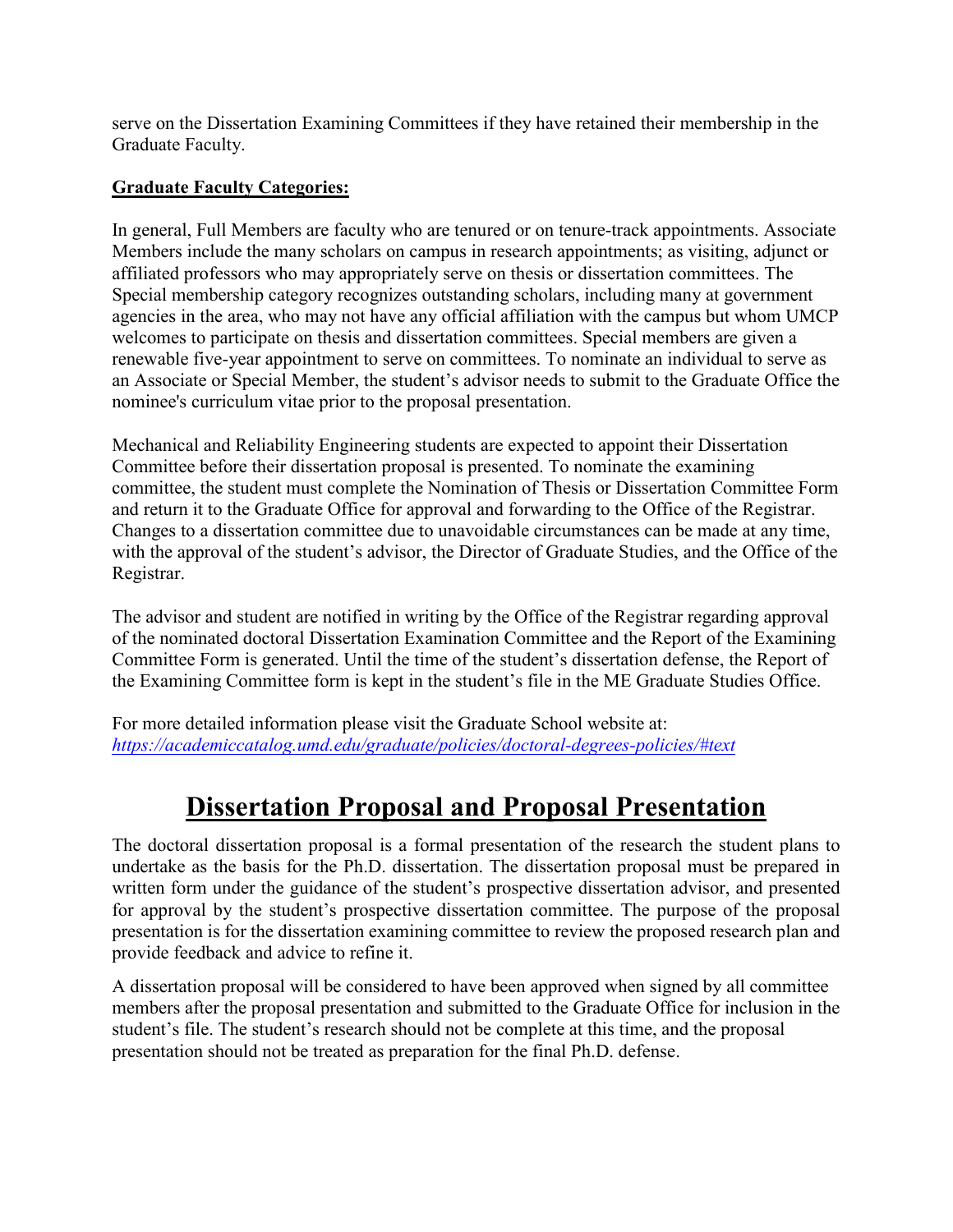#### **Proposal Format**

- Proposals need to be submitted to the committee members at least a week before the proposal presentation.
- Proposal format should follow the dissertation format of the Graduate School and it is preferable to have the material presented in single space with 12 point font.
- It is left open to the committee members to accept an electronic copy of the proposal.
- The program presentation should not be public, but the committee can extend invitations to outside parties of their choosing.
- The proposal presentation should last between 20 and 30 minutes and the total time of the proposal presentation meeting should be between 1 and 1.5 hours.
- The recommended format for the presentation is as follows:
	- o Motivation
	- o Literature survey
	- o Problem statement
	- o Proposed research
	- o Roadmap and timeline for completion of dissertation
	- o How to make the work more broadly useful: plans for publishing, data sharing, and software sharing.

In addition to the University requirements for composition of a dissertation committee, the Department of Mechanical Engineering requires that all dissertation committees for mechanical and reliability engineering doctoral students contain five full members (tenure or tenure-track) of the graduate faculty. Research faculty and outside scientists, who are Associate of Special members of the Graduate Faculty are permitted to sit on dissertation committees only in addition to the five full members of the graduate faculty.

As a general guideline, students should be able to average one refereed publication per year that they are in the program. However, the dissertation committee shall decide the appropriate number and type of publications that the student is expected to complete, prior to the final dissertation defense. To enable the dissertation committee to make this decision, the student will present to the committee a list of "accepted/in-press", "published", "submitted", and "to be submitted" publications at the time they defend their dissertation proposal. The decision of the committee needs to be unanimous in terms of the refereed publications requirement prior to the student defending their Ph.D. dissertation. The above decision of the dissertation committee can be changed at a later date (with unanimous approval of the dissertation committee) to fewer refereed publications than those originally committed at the dissertation proposal presentation.

Reliability Engineering students must present their doctoral dissertation proposals no later than two semesters following their completion of the Qualifying Examination. In the event the proposal is not approved, the student will be given until the end of the seventh semester to gain the approval of a proposed dissertation topic.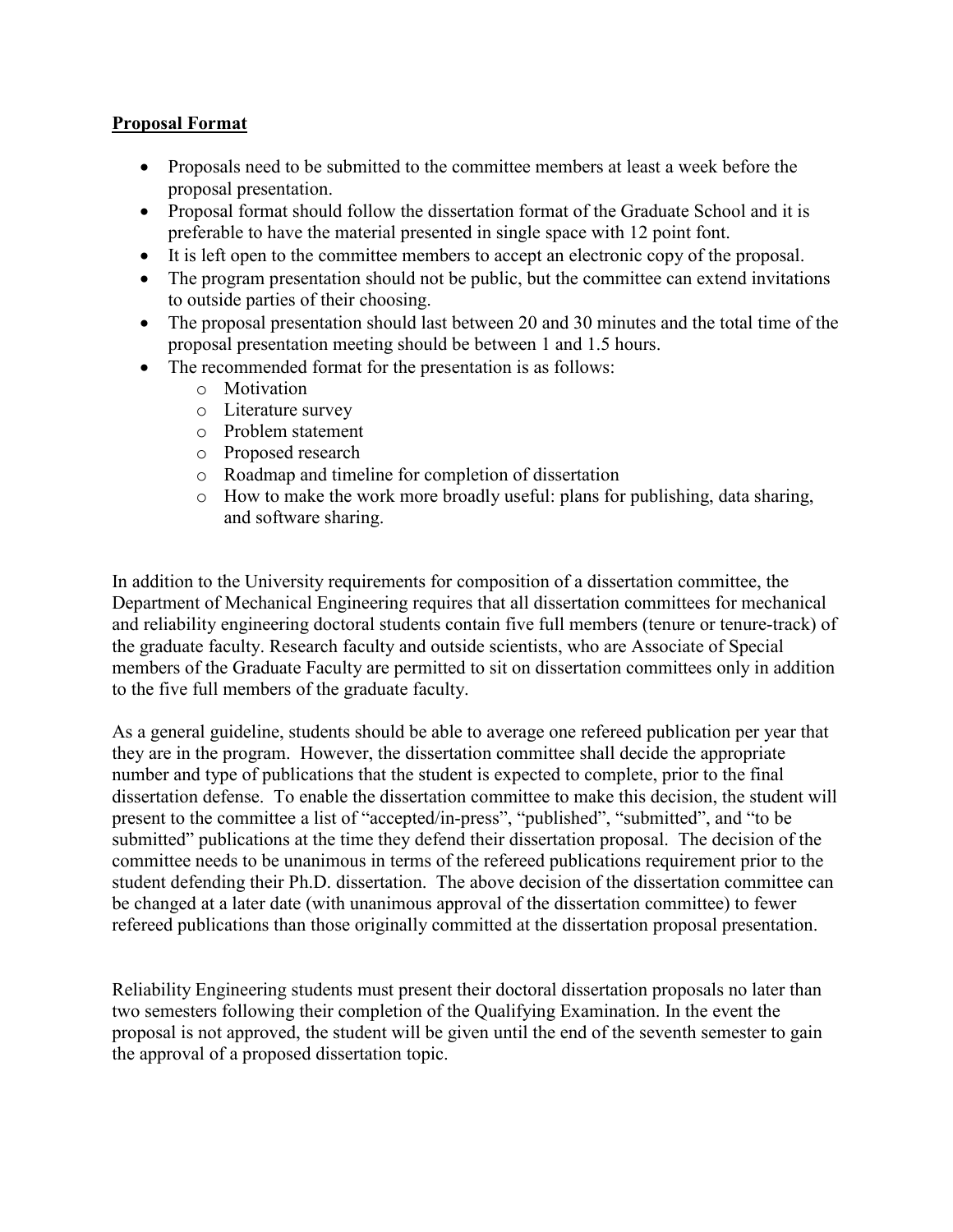Students who are unable to secure the approval of a proposed dissertation topic within the time limits set forth above will not be allowed to continue in the doctoral program. Such students will be permitted to remain in the program for one additional semester, after which their graduate admission will be terminated. Under no circumstances will such students be considered for readmission into the doctoral program.

# **Admission to Candidacy**

Once a student has passed his or her doctoral qualifying examination, completed the coursework in the doctoral program of study, and has obtained approval for his or her doctoral dissertation proposal, the student is considered to have completed the preliminary training and demonstrated his or her potential to successfully complete the Ph.D. degree. This is formally confirmed by the Office of the Registrar by recognizing the student as a Ph.D. Candidate. The student must submit the Application for Admission to Candidacy Form to the Office of the Registrar. This form must be approved by the Director of the Graduate Program and by the Office of the Registrar. Students must be admitted to candidacy at least 6 months prior to the date on which the degree will be conferred.

It is the responsibility of the student to submit an Application for Admission to Candidacy Form when all the requirements for candidacy have been fulfilled. The application form is available online at *[http://gradschool.umd.edu/sites/gradschool.umd.edu/files/uploads/admission-to](http://gradschool.umd.edu/sites/gradschool.umd.edu/files/uploads/admission-to-candidacy-form.pdf)[candidacy-form.pdf](http://gradschool.umd.edu/sites/gradschool.umd.edu/files/uploads/admission-to-candidacy-form.pdf)*

This form may also be obtained from the ME Graduate Studies Office, 2168 Martin Hall. Applications must be received by the Office of the Registrar prior to the 25th of the month, in order for the advancement to be effective the first day of the following month.

Doctoral students who do not hold an M.S. degree in Mechanical Engineering, or Reliability Engineering may be awarded a non-thesis M.S. degree upon advancement to candidacy. Mechanical Engineering Students who wish to apply for this degree must have completed a minimum of 30 credits of graduate coursework. At least 24 credits must have been taken at the University of Maryland and at least 21 credits must have been derived from courses taken at the 600-level or above. Reliability Engineering Students who wish to apply for this degree must have completed a minimum of 30 credits of graduate coursework. At least 24 credits at the University of Maryland and at least 18 credits at the 600 level or above and completion of 6 credits of core courses. In such cases, the doctoral dissertation proposal fulfills the research paper requirement of the non-thesis option and the doctoral proposal presentation serves as the department comprehensive examination. In addition, students must file the following forms:

- 1. Request for Inclusion or Transfer of Credits (if transferring credits not used for a previous graduate degree from another institution).
- 2. Approved Program Form, available online at *<http://sph.umd.edu/sites/default/files/files/UMApproved%20Program.pdf>*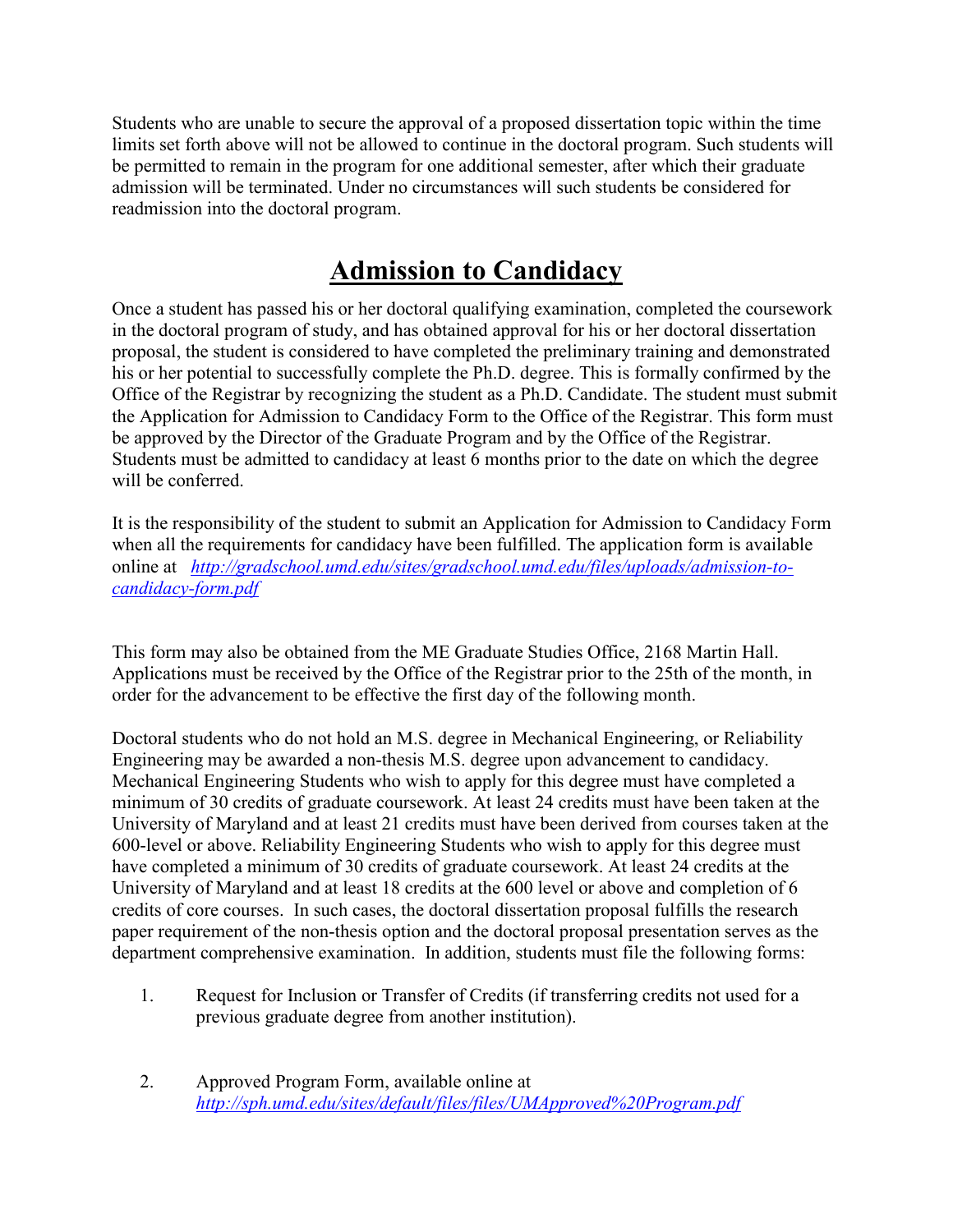3. Application for Graduation (Graduation Candidate Application), available online at *<http://www.testudo.umd.edu/apps/candapp/>*

#### **PhD. Dissertation**

The doctoral dissertation must be prepared in consultation with the current edition of the University of Maryland Thesis Manual, which may be obtained at *[https://gradschool.umd.edu/sites/gradschool.umd.edu/files/uploads/DissertationThesis/etd\\_style\\_](https://gradschool.umd.edu/sites/gradschool.umd.edu/files/uploads/DissertationThesis/etd_style_guide_201708.pdf) [guide\\_201708.pdf](https://gradschool.umd.edu/sites/gradschool.umd.edu/files/uploads/DissertationThesis/etd_style_guide_201708.pdf)* A copy of the dissertation, after the student's advisor has approved it, must be provided to each member of the examining committee at least two weeks prior to the date of the examination.

Each doctoral candidate is required to defend his or her doctoral dissertation orally in English. The defense consists of a formal presentation of the dissertation followed by a closed session where the examining committee reviews the student's work. The dissertation defense cannot be held until the Graduate School approves the composition of the nominated dissertation examining committee.

In addition, a notice must be posted by the Department of Mechanical Engineering Graduate Office inviting faculty and students to the formal dissertation presentation. A copy of this invitation which must include the day, time, location, title, abstract, and committee membership should be sent by email to the Graduate Office (megrad@umd.edu), who will post it on the ME graduate student listserv and the website.

A few days before the examination is scheduled to take place, the Graduate Office will send the Report of the Examining Committee Form, Electronic Publication Form, and the Middle States Accreditation Form to the student's advisor, who will take these documents to the defense. Upon passing the examination, the forms are signed by each member of the examining committee and submitted to the ME Graduate Studies Office for forwarding to the Office of the Registrar. An electronic copy of the thesis must be submitted to the Graduate School (see below) and to the ME Graduate Studies Office. Students should also fill out the Department's Exit Information form found at: *<http://megrad.umd.edu/graduate-student-exit-information-form/>*

#### **Graduation Paperwork**

The following forms must be completed and submitted prior to graduation:

1 Application for Graduation may be completed online at *<https://www.testudo.umd.edu/>*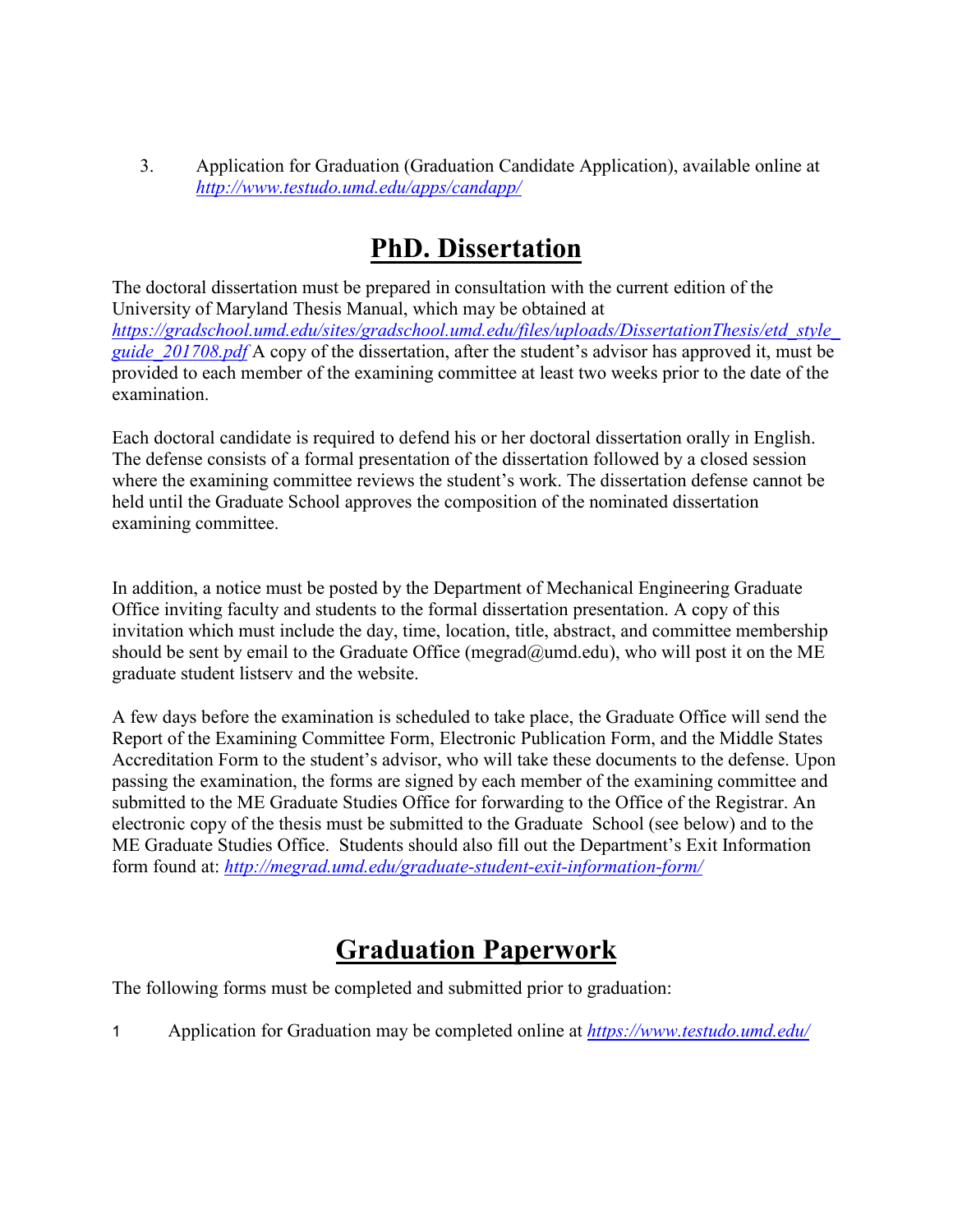- 2 Report of Examining Committee. This form must be filed with Office of the Registrar, 1113 Mitchell Bldg. after approval from the ME Graduate Studies Office, which is generated upon the approval of the Nomination of Thesis Committee Form.
- 3 An electronic copy of the thesis must be submitted online to the Graduate School *<https://www.etdadmin.com/main/home?siteId=76>*

The deadlines for the above forms are posted in the Schedule of Classes and online at *<https://www.gradschool.umd.edu/calendar/deadlines>*

Failure to submit the above listed forms by the established deadlines will result in postponement of the student's graduation to the following semester. In the semester prior to graduation, students should verify with the ME Graduate Studies Office, that they have met all the requirements for graduation.

#### **Summary of Requirements and Timeline for Mechanical Engineering**

Admission to candidacy must be obtained within five years from entrance into the Ph.D. program. All remaining degree requirements must be completed within four years following admission to candidacy.

| 1 <sup>st</sup>                            | • Ph.D. Plan of Study Approved by Advisor, Graduate Director                                                                                                                                                                                                                                                                                                                                                                                                                                                                                                                                                                                                                                                                                                                                                                            |  |  |
|--------------------------------------------|-----------------------------------------------------------------------------------------------------------------------------------------------------------------------------------------------------------------------------------------------------------------------------------------------------------------------------------------------------------------------------------------------------------------------------------------------------------------------------------------------------------------------------------------------------------------------------------------------------------------------------------------------------------------------------------------------------------------------------------------------------------------------------------------------------------------------------------------|--|--|
| <b>Sem</b>                                 | Ph.D. Qualifying Exam (preferred) if admitted with an M.S.                                                                                                                                                                                                                                                                                                                                                                                                                                                                                                                                                                                                                                                                                                                                                                              |  |  |
| 2 <sub>nd</sub>                            | Ph.D. Qualifying Exam (mandatory if not taken previous semester)                                                                                                                                                                                                                                                                                                                                                                                                                                                                                                                                                                                                                                                                                                                                                                        |  |  |
| <b>Sem</b>                                 |                                                                                                                                                                                                                                                                                                                                                                                                                                                                                                                                                                                                                                                                                                                                                                                                                                         |  |  |
| $3^{\text{rd}}/4^{\text{t}}$<br><b>Sem</b> | Nomination of Dissertation Committee Form submitted at beginning of<br>$\bullet$<br>semester (prior to proposal presentation)<br>(https://www.gradschool.umd.edu/sites/gradschool.umd.edu/files/uploads/nomi<br>nation of thesis or dissertation committee form.pdf)<br>Present Ph.D. proposal and submit signed copy<br>Application for Admission to Candidacy Form submitted after successful<br>proposal presentation and completion of coursework on approved Ph.D.<br>Coursework Plan<br>Admission to Candidacy must be granted 6 months before dissertation defense<br>(http://gradschool.umd.edu/sites/gradschool.umd.edu/files/uploads/admission-<br>to-candidacy-form.pdf)<br>If student entered Ph.D. program with only B.S. then following Admission to<br>$\bullet$<br>Candidacy they may apply for an M.S. without Thesis. |  |  |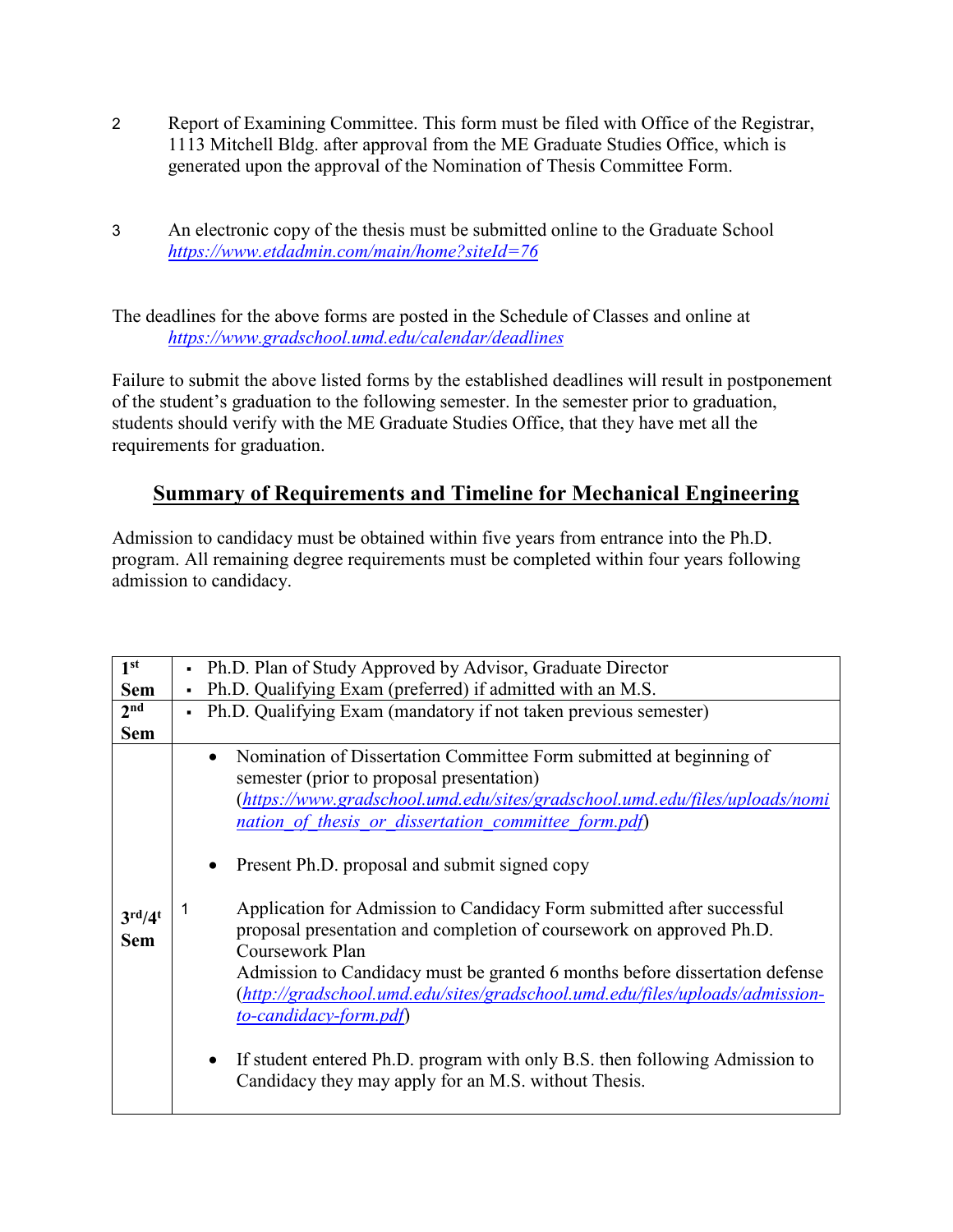|                     | $\overline{2}$ | Certification of Master's Degree Without Thesis Form submitted<br>(https://www.gradschool.umd.edu/sites/gradschool.umd.edu/files/uploads/certi<br>fication of masters degree without thesis.pdf)                                                                                                                                                                   |
|---------------------|----------------|--------------------------------------------------------------------------------------------------------------------------------------------------------------------------------------------------------------------------------------------------------------------------------------------------------------------------------------------------------------------|
|                     | ٠              | Request for Inclusion or Transfer of Credits (if transferring any credits not<br>used towards a previous graduate degree into the M.S. program—these credits<br>must be approved on your Ph.D. Coursework Plan)<br>(https://www.gradschool.umd.edu/sites/gradschool.umd.edu/files/uploads/requ<br>est for transfer or inclusion of credit for masters degrees.pdf) |
|                     | 3              | Approved Program Form submitted<br>(http://sph.umd.edu/sites/default/files/files/UMApproved%20Program.pdf)                                                                                                                                                                                                                                                         |
|                     |                | Application for Graduation for M.S. non-thesis submitted by first week of<br>semester that M.S. without thesis degree will be awarded<br>(http://www.testudo.umd.edu/apps/candapp/)                                                                                                                                                                                |
| Final<br><b>Sem</b> | ٠              | Registration for a minimum of one credit (including summer)                                                                                                                                                                                                                                                                                                        |
|                     |                | Application for Graduation (Ph.D.) submitted by first week of semester<br>(http://www.testudo.umd.edu/apps/candapp/)                                                                                                                                                                                                                                               |
|                     | ٠              | Ph.D. Dissertation Defense (no less than 6 months after admission to<br>candidacy)                                                                                                                                                                                                                                                                                 |
|                     |                | Report of Examining Committee Form submitted following defense (sent by<br>email to the advisor)                                                                                                                                                                                                                                                                   |
|                     |                | Electronic copy of dissertation submitted to the Graduate School at:<br>https://www.etdadmin.com/main/home?siteId=76                                                                                                                                                                                                                                               |
|                     |                | Electronic copy of dissertation submitted to ME Graduate Studies Office                                                                                                                                                                                                                                                                                            |
|                     |                | Complete Department Exit Information Form                                                                                                                                                                                                                                                                                                                          |
|                     |                | Upload and Submit the ISSS Exit plan through the following link (international<br>students only)                                                                                                                                                                                                                                                                   |
|                     |                | https://globalmaryland.umd.edu/sites/default/files/ies/ExitPlanForm.pdf                                                                                                                                                                                                                                                                                            |
|                     | ٠              | Complete the Graduate School Surveys<br>https://gradschool.umd.edu/students/academic-progress/doctoral-student-<br><b>Surveys</b>                                                                                                                                                                                                                                  |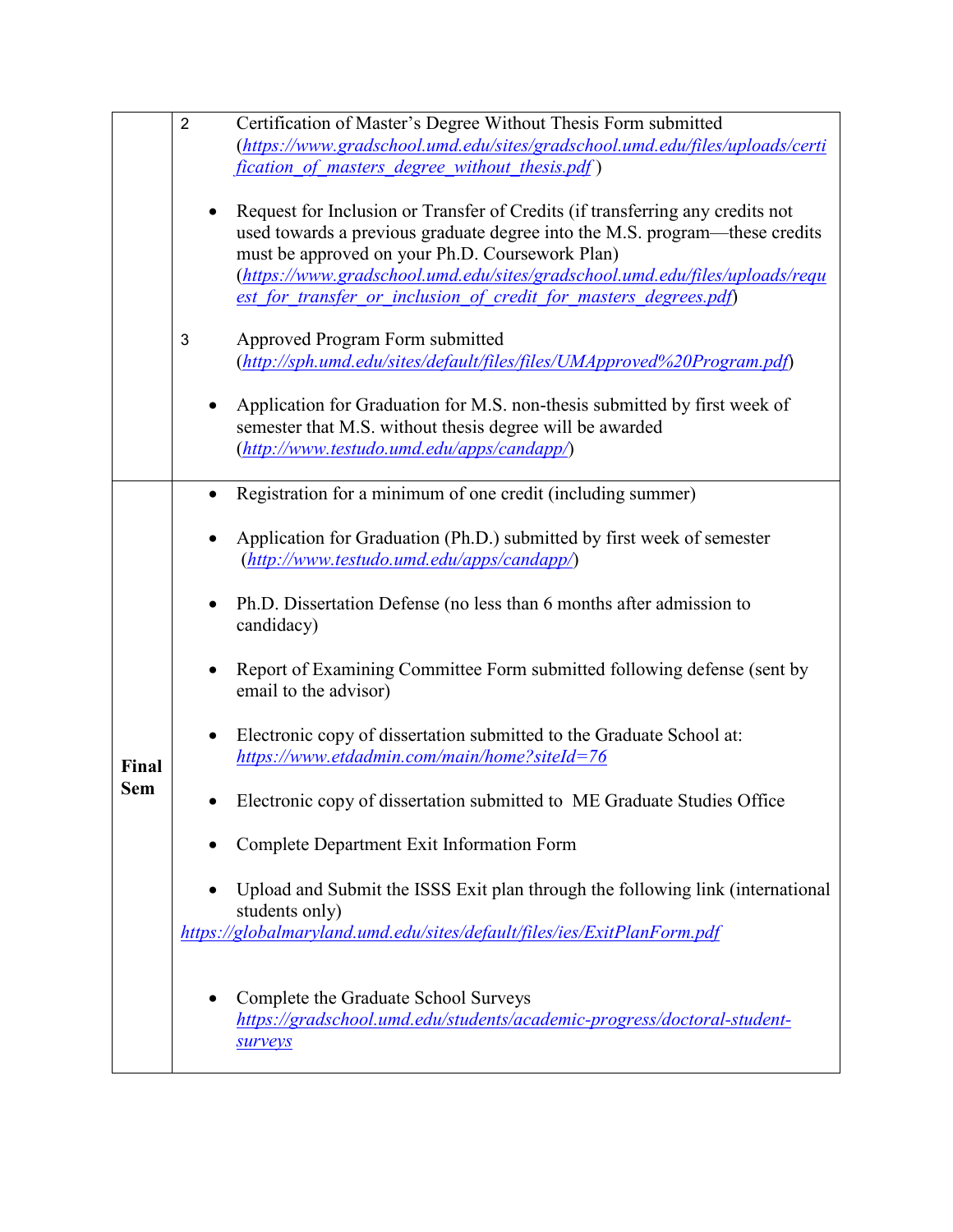### **Grade-Point Average**

Students seeking a graduate degree must maintain an average grade of "B" (3.0) in all courses that have been taken for graduate credit since enrollment in the degree program. Ph.D. students enrolled in the Reliability Engineering program must complete the core courses with a minimal GPA of 3.5 in order to qualify for the Ph.D. Qualifying Exam.

#### **Time Limitation and Transfer of Credits**

With the exception of the six semester-hours of graduate-level course credits applicable for possible transfer to the master's degree program, all requirements for the Master's degree must be completed within a five-year period. When extraordinary conditions arise, this limitation can sometimes be extended to seven years by submitting a waiver request. This time limit applies to all coursework, including transfer credits from other institutions.

Admission to candidacy must be accomplished within five calendar years after admission into the doctoral program. All remaining requirements for the degree must be completed within four years of the admission to candidacy.

# **Program Advising**

Prior to registering for any courses, students should consult with their advisor. The ME Graduate Studies Office can advise and assist students in locating an advisor. It is the student's responsibility to develop an approved coursework plan before the end of the first semester of study in consultation with their advisor. Courses that are not on an approved Plan of Study will not be counted toward the degree.

## **Minimum Registration Requirements**

Graduate students are required to register every fall and spring semester during the duration of their graduate studies. In addition, students must be registered for at least one credit during the semester they graduate (including summer term).

Upon achieving doctoral candidacy, the Department of Mechanical Engineering additionally requires that doctoral candidates be registered for a minimum of six credit hours of ENME 899 per semester until the twelve-credit minimum has been reached and until the student graduates.

## **Official Status**

Official status (either full-time or part-time) for academic purposes is determined on the basis of a student's registration at the end of the Schedule-Adjustment Period (the first ten days of classes). Students receiving a fellowship/scholarship must maintain full-time status throughout the semester in order to keep their scholarship/fellowship, unless otherwise stipulated by the donor in writing. International students on F1 and J1 student visas must also maintain full-time